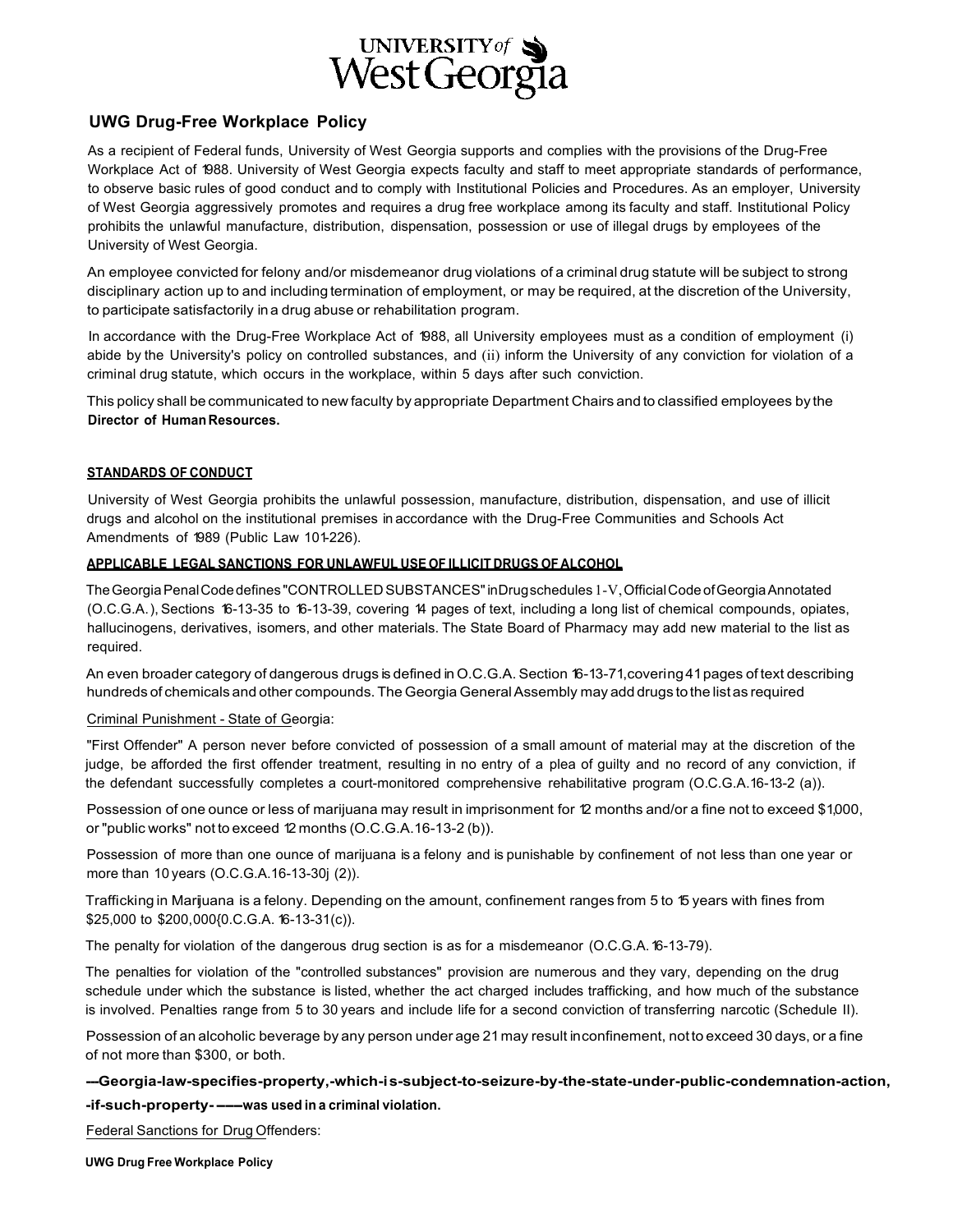Title 21,United States Code, Sections 841-858 describe the acts and criminal penalties and civil and criminal forfeiture provisions established by Congress, covering 28 pages of text.

Title 21,U.S.C. Section 812, contains five schedules of "controlled substances". Schedule I describes certain opiates; Schedule II contains opium, cocaine, and other addictive substances; Schedule Ill lists amphetamine, phencyclidine (PCP) and other like matter; Schedule IV involves barbiturates; Schedule V concerns codeine and atropine sulfate, among other preparations. The Attorney General of the United States is authorized to add items to the several schedules.

The manufacture, or distribution ofvarious controlled substances, dependingupon their Schedule sequence and the amount of substance involved, is punishable by confinement ranging from not less than neither 5 nor more than 40 years and fines from \$2,000,000to \$10,000,000.

The penalties for "simple possession" of illegal drugs from not more than 1to 20 years, depending upon the substance schedule, amount possessed, and the number of convictions (Title 21 Section 844).

The distribution, manufacture, or possession with intent to distribute a controlled substance is punishable by twice the sanction provided in Section 841(b)(not less than 10 nor more than 80 years, depending upon the schedule and amount), where such offense was performed on or within one thousand feet of a college or university. Section a denies certain "federal benefits" to drug traffickers and possessors, such as federal grants, contracts, loans, and professional licenses.

Section 853 provides for forfeiture of possession and title to the federal government of any property used in drug offenses.

#### **HEALTH RISKS ASSOCIATED WITH THE USE OF ILLICIT DRUGS AND ALCOHOL**

Drug and alcohol abuse result insignificant health problems for those who use them. Drug and alcohol use inthe workplace contribute not only to lost productivity, but also cause tremendous costs related to absenteeism, accidents, heath care, loss oftrained personnel, and employee treatment programs. Drugand alcohol abuse cause physical and emotional dependence. Users may develop a cravingfor these drugs or alcohol and their bodies may respond to the presence of drugs inways that leadto increased drugand alcohol use. Certain drugs, such as opiates, barbiturates, alcohol and nicotine create physical dependence. With prolonged use, these drugs become part of the body chemistry. When a regular user stops taking the drug, the body experiences the physiological trauma known as withdrawal. Psychological dependence occurs when taking drugs becomes the center of the user's life. Drugs have an effect on the mind and body for weeks or even months after drug use has stopped. Drugs and alcohol can interfere with memory, sensation, and perception. They distort experiences and cause loss of self-control that can lead users to harm others as well as themselves.

The University Health Service has other information as to the effects of drugs and alcohol.

# **DRUG AND ALCOHOL COUNSELING, TREATMENT OR REHABILITATION PROGRAMS AVAILABLE TO STUDENTS AND EMPLOYEES:**

The University Health Service, Department of Residence Life, Student Development Center, Department of Public Safety and Department of Student Activities has many on-going programs that specifically address alcohol and drug abuse problems. For example, the University Health Service provides numerous hands out pamphlets on the facts of alcohol and drugs and utilizes the Student Development Center resources for counseling services.

Programs are provided promoting healthy lifestyles with emphasis on awareness of the dangers of drugs and alcohol abuse. Employees with substance abuse problems are encouraged to seek professional assistance within the parameters of the institutional personnel policies and procedures.

#### **SANCTIONS:**

Faculty, staff and students are expected to adhere to the policies of the university and observe the basic standards of good conduct, meet acceptable performance standards, and observe all local, state and federal laws relative to unlawful use of drugs and alcohol. Penalties for violations ofthese standards rangefrom warnings and probation to expulsion, loss of academic credit, suspension, temporary or permanent suspension and withdrawal of organization recognition, referral to the legal system for prosecution, demotion, and termination of employment. Detailed sanctions are defined in the student